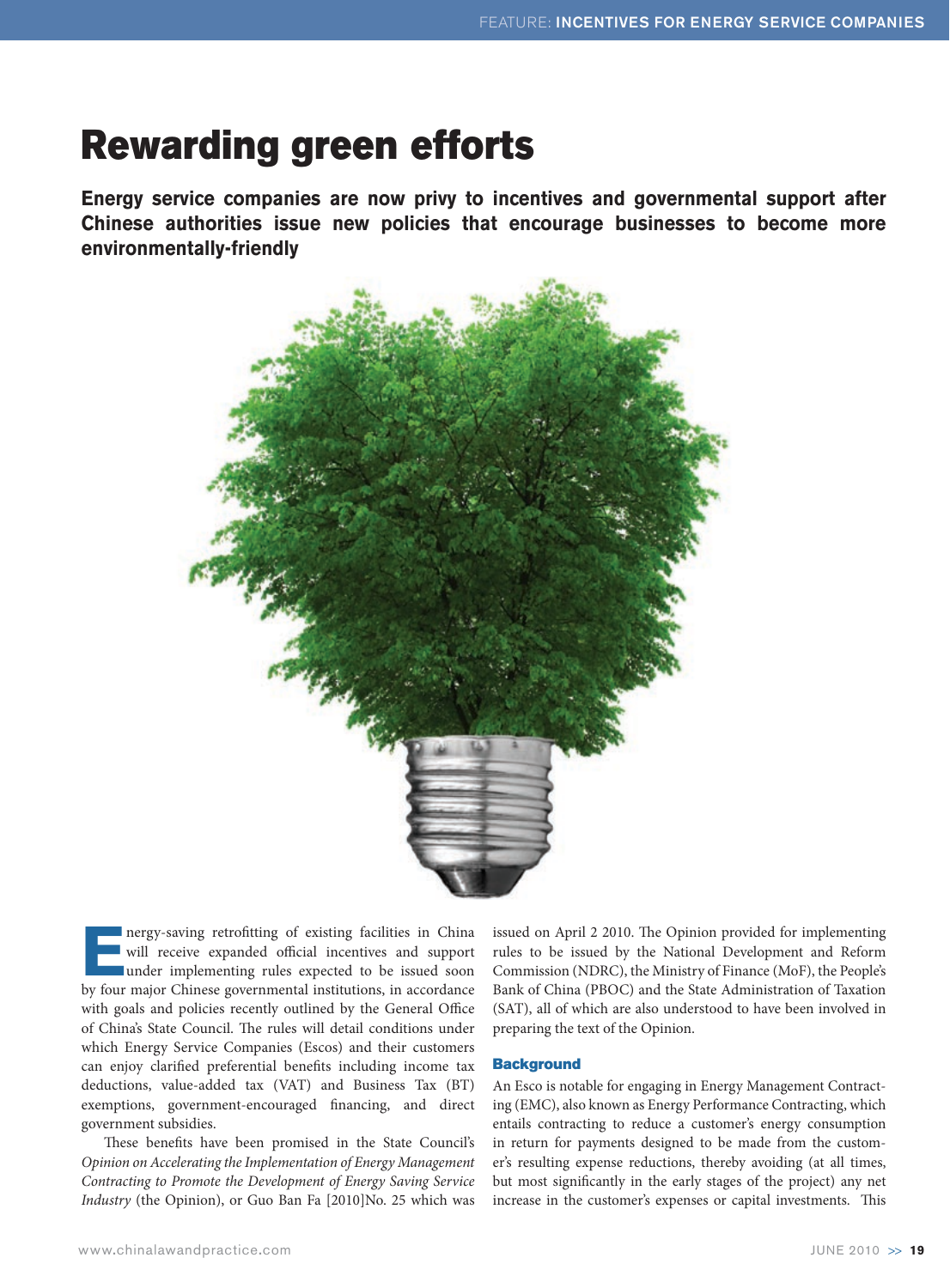approach can induce customers to contract for energy-reduction projects that they would otherwise have rejected because of real or imagined financial and/or technical risks.

In 1998, China's first three officially recognised Escos were established in Beijing, Liaoning and Shandong by the China Energy Conservation Project, and backed by the International Finance Corporation and the Global Environment Facility. By 2009, the number of such Escos had grown to 502, the number of their contracted projects had grown to 4,000, and the value of these projects had grown to Rmb 28 billion.

But it has become widely recognised that in order to continue and guide the expansion of Esco activities, the central government must address the following major obstacles:

- $\blacksquare$  unclear accounting treatment;
- tax disincentives; and
- $\blacksquare$  incompatibility with existing financing models.



## **The Opinion specifies a number of tax clarifications and preferences for Escos and their customers**

Neal Stender, Orrick Herrington & Sutcliffe

#### General goals & stages

The Opinion addresses the above obstacles by specifying general goals as a framework for the customary issuance of detailed implementing rules. In article 2, the general goals are grouped into the following two phases:

- n The first phase goals are to support both specialised and largescale Escos in order to establish a more active energy service market by 2012.
- n The second phase goals are to improve related mechanisms, to further expand the size and number of Escos, and to make EMC one of the major models for China energy-consumption retrofitting by 2015.

#### Size matters

Under one's first impression, the Opinion's emphasis on large-scale Escos may appear to reflect China's occasional excessive preference for large-scale domestically-owned companies, rather than a tailoring of policies to this particular emerging industry. But in fact, large-scale Escos are necessary because they are most likely to have the following important attributes:

- $\blacksquare$  The technical ability to implement and/or coordinate simultaneous retrofitting of multiple aspects of a facility's energy consumption (such as fuel selection, on-site power generation, insulation, wiring, piping, and power and water consuming and distributing equipment upgrading).
- The depth and breadth of personnel to enable timely and integrated retrofitting of large facilities, or collections of smaller

facilities (such as larger, and/or groupings of smaller, industrial, residential, offices, commercial, or leisure facilities).

The size and financial sophistication, and credibility to package EMC-based assets, accounts receivable and other rights and projected revenues into financial instruments that are acceptable to conservative (low-return) lenders and/or investors.

#### Tax policies to be detailed

The Opinion specifies a number of tax clarifications and preferences for Escos and their customers, relating to enterprise income tax (EIT), VAT and BT. VAT and BT preferences are a welcome broadening of the EIT preferences that were previously available in the renewal energy sector.

#### Esco Tax Benefits

Firstly, an Esco's gross revenues derived from an EMC project will be exempted from both BT (which is applicable to most services)

and VAT (which is applicable to most goods) during a "temporary" period, which remains to be defined by implementing rules (to be issued by the SAT). Despite the current uncertainty about the definition of this period, this exemption is expected to be very valuable for Escos. Reasons for this value go beyond the tendency (faced by all service companies) for BT's non-creditable (and consequently cumulative) structure to deter customers from purchasing services to meet any

need that can be satisfied through a purchase of goods. Another tendency has been for the combination of goods and services typically provided by an Esco to result in confusion about which payments under its contracts are subject to BT and which are subject to VAT. Moreover, the difference between the 3% rate of BT applicable to construction, installation or transportation service revenues, and the 5% rate of BT applicable to design or consulting service revenues, has resulted not only in confusion but also in over-taxation because the tax authorities are entitled to apply the highest rate to revenues that the taxpayer cannot prove are allocable to a lower-rate category of services.

Secondly, an Esco's net income derived from an EMC project will be exempt from EIT for a period of three years, and will be reduced by 50% during the subsequent three years. This exemption will result from an Escos' eligibility, newly clarified by the Opinion, for a preexisting incentive, which had been specified in the EIT Law (Article 27), and in the EIT Law Implementing Regulations (Article 88).

Thirdly, an Esco's transfer to a customer of equipment or other asset ownership at the end of an EMC project, if completed (as is customary) "free of charge", will not result in the Esco being forced to recognise directly any revenues or income. Previously, tax authorities had the power to insist on recognition of deemed income.

Criteria for an Esco to become eligible for the above incentives are not specified in the Opinion. A likely indication of the eventual criteria can be found in a late-2009 tax circular on criteria for eligibility of Escos for previously available EIT incentives (Caishui [2009] No. 166, issued by the SAT on December 31 2009.) Key criteria specified in that circular include minimum registered capital of Rmb 1 million, and demonstration of certain technical capabilities required by provincial governments.